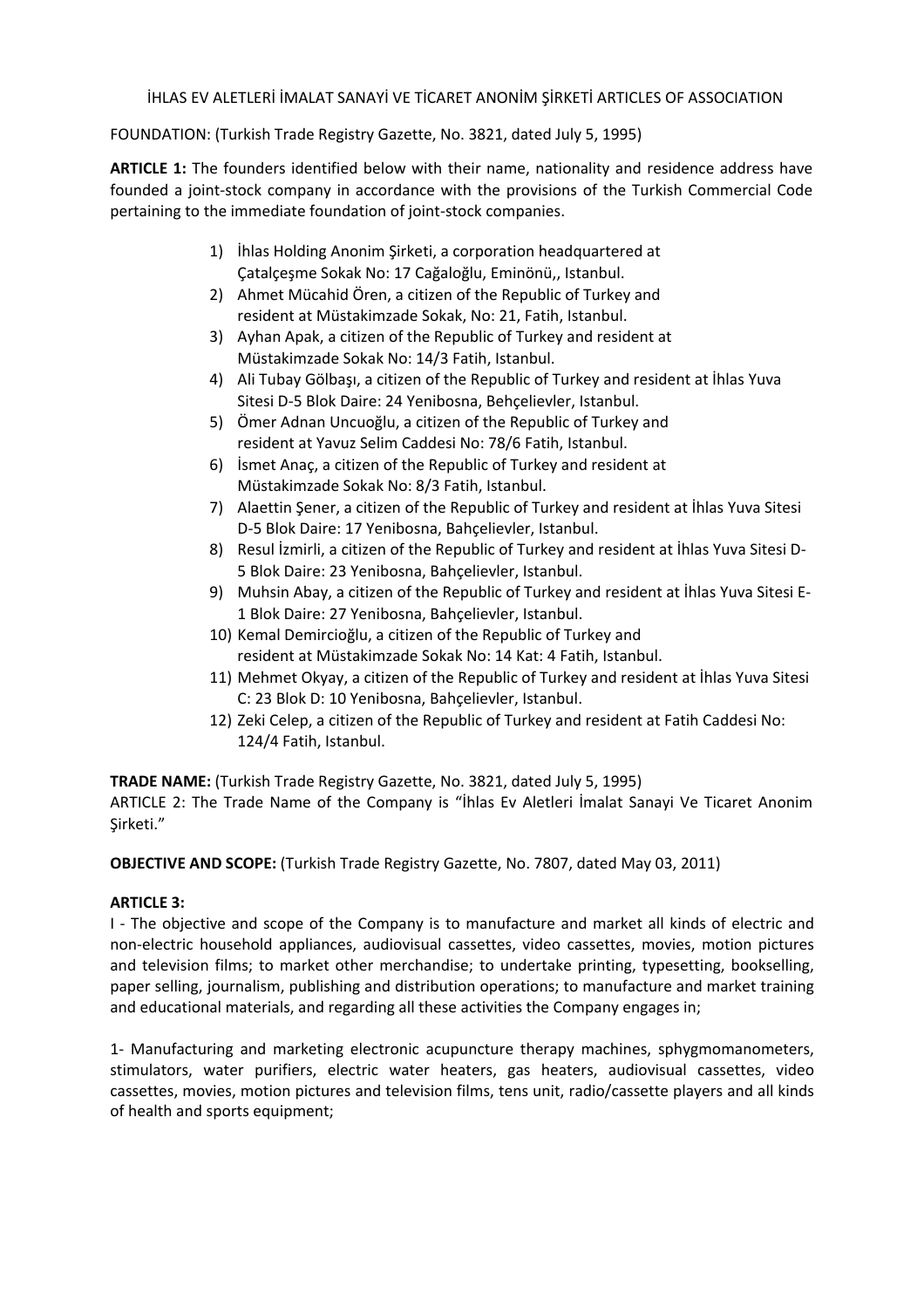2‐Manufacturing, exporting, importing and domestically trading typewriters, calculators, duplicators, photocopiers, stationeries, computers, printers, laser printers, scanners and their spare parts and accessories;

3‐Manufacturing, exporting, importing and domestically trading refrigerators, washing machines, dishwashers, electric vacuum cleaners, carpet machines and carpet washing machines, gas heaters, radiators, gas stoves, solid fuel‐burning heaters, heaters and coolers of various systems, office and household‐type air‐conditioners, car air‐conditioners, radios, tape players, record players, television sets, video sets, video cameras, music player sets, videotapes, video game tapes, tapes and their spare parts and accessories;

4‐Manufacturing, exporting, importing and domestically trading all kinds of telecommunications equipment such as telephones, telexes, fax machines, pagers, mobile phones, cellular telephones, telephone switchboards, alarm systems and their spare parts, equipment and accessories;

5-Manufacturing, exporting and importing all kinds of hospital, laboratory equipment and x-ray machines, medical equipment, optical instruments, measuring instruments, clocks, wrist watches and their spare parts, equipment and accessories;

6‐Manufacturing, exporting, importing and domestically trading photographic materials, cameras and films;

7‐ Manufacturing, exporting, importing and domestically trading all kinds of electrical equipment, construction materials, medical materials, installation materials;

8‐ Giving and receiving commitments, commissions, distributorships, franchises, general distributorships, dealerships and representations in every field and maritime businesses the Company operates;

9‐ Establishing sales offices and dealerships and setting up service stations and repair shops at home and abroad in every field of business in which the Company operates;

10‐ Participating in government and private sector tenders and placing bids; concluding contracts and making commitments;

11- Entering into partnerships with and making commitments to foreign companies in the areas of agriculture, industry and tourism which are within the scope of the Law for Encouragement of Foreign Capital and government orders. The Company shall abide by the conditions set on Provision II‐6 when passing resolutions on this subject matter.

12- Selling, purchasing, registering in the name of the Company all copyrights, trademarks, models, images, know-how, patents, patent rights, and the like both at home and abroad; transferring and selling all kinds of technology;

13– Purchasing, selling, marketing, importing and exporting all consumer durable and non-durable goods (electrical, electronic and other household appliances);

14 Engaging in engineering and consulting activities within the scope of the Company's operations;

15) Purchasing, selling, importing and exporting raw materials (crystal, polystyrene, ABS, iron and steel products);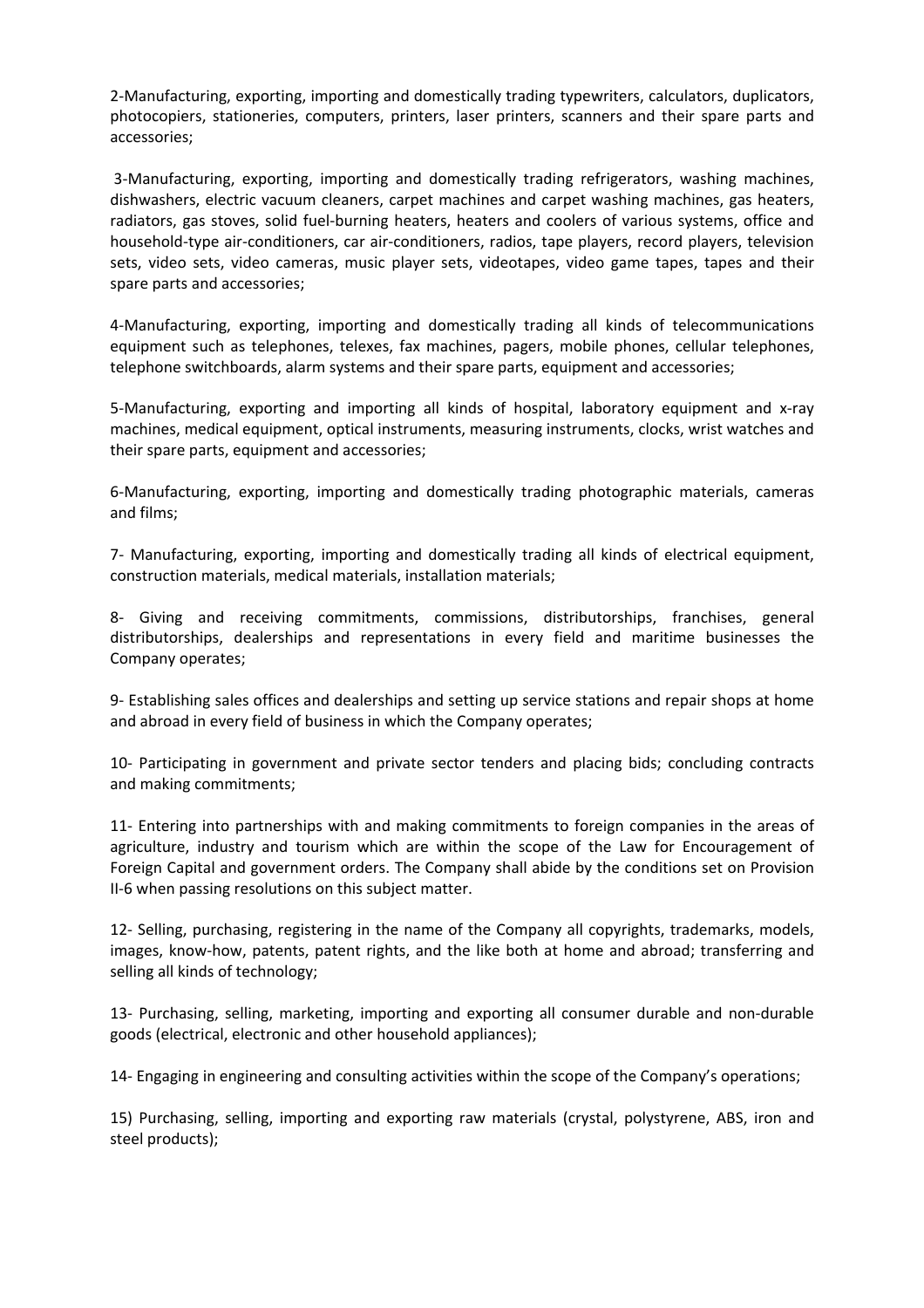16‐ Fulfilling all necessary import and export procedures including customs clearance operations;

17) On the condition of making necessary informative disclosures that are required by the Board of Directors, obtaining long-term, medium-term and short-term loans, investment loans, commodity loans, letters of credit, open credits, single credits against stocks and bonds and the like; extending and receiving all kinds of mortgages and collateral on behalf of the Company. The Company shall abide by the conditions set on Provision II-6 when passing resolutions on this subject matter.

18) Entering into partnerships with natural or legal entities which undertake operations within the Company's scope of activities; participating in existing partnerships and entities; purchasing stock certificates, share certificates and their stock subscriptions; selling and exchanging its own stock certificates and share certificates provided that the Company does not engage in brokerage operations and portfolio management;

19) Purchasing real estate and rights which can be considered as real estate; engaging in construction activities and selling and leasing the finished products and leasing them partly or as a whole; leasing and purchasing buildings, facilities, factories, equipment and motor vehicles of others; acquiring rights in favor of the Company and disposing of the goods it owns at will in order to continue and develop the activities it carried out in accordance with its objectives. The Company shall abide by the conditions set on Provision II-6 when passing resolutions on this subject matter.

II ‐ In order to accomplish the objective and scope of the Company,

1‐Obtaining long‐term, medium‐term and short‐term loans and investment loans; obtaining secured and unsecured loans; pledging or mortgaging the properties of the Company if necessary, in order to enter into all kinds of financial, commercial and industrial commitments and execute agreements. The Company shall abide by the conditions set on Provision II-6 when passing resolutions on this subject matter.

2‐ Purchasing real estate or ships required for business and selling them if needed;

3‐ Putting liens on or collateralizing the properties of others in favor of the Company or acquiring all rights on these in favor of the Company if the operations and business commitments undertaken requires them. The Company shall abide by the conditions set on Provision II‐6 when passing resolutions on this subject matter.

4‐ Purchasing, hiring or leasing those it owns and selling if needed all kinds of transportation vehicles;

5‐ Establishing social associations for the benefit of the officers, employees and workers of the Company according to Article 468 of the Turkish Commercial Code and making investments with a view to secure their perpetuation and operation and making them productive in the best way possible.

6‐ The Company shall issue guarantee, bail, security, lien and mortgage only on behalf of itself in favor of partners, which are included in the full consolidation during the preparation of financial statements and for the third parties, in order to run business operations and on the condition that it abides by the rules set by the Capital Markets Board.

If and when the Company wishes to engage in other fields of business that may be deemed necessary and useful for the Company in the future, in addition to and besides the fields of business listed above, then and in this case, after receipt of required consents from the Ministry of Industry and Trade and the Capital Markets Board, a proposal of the Board of Directors related thereto will be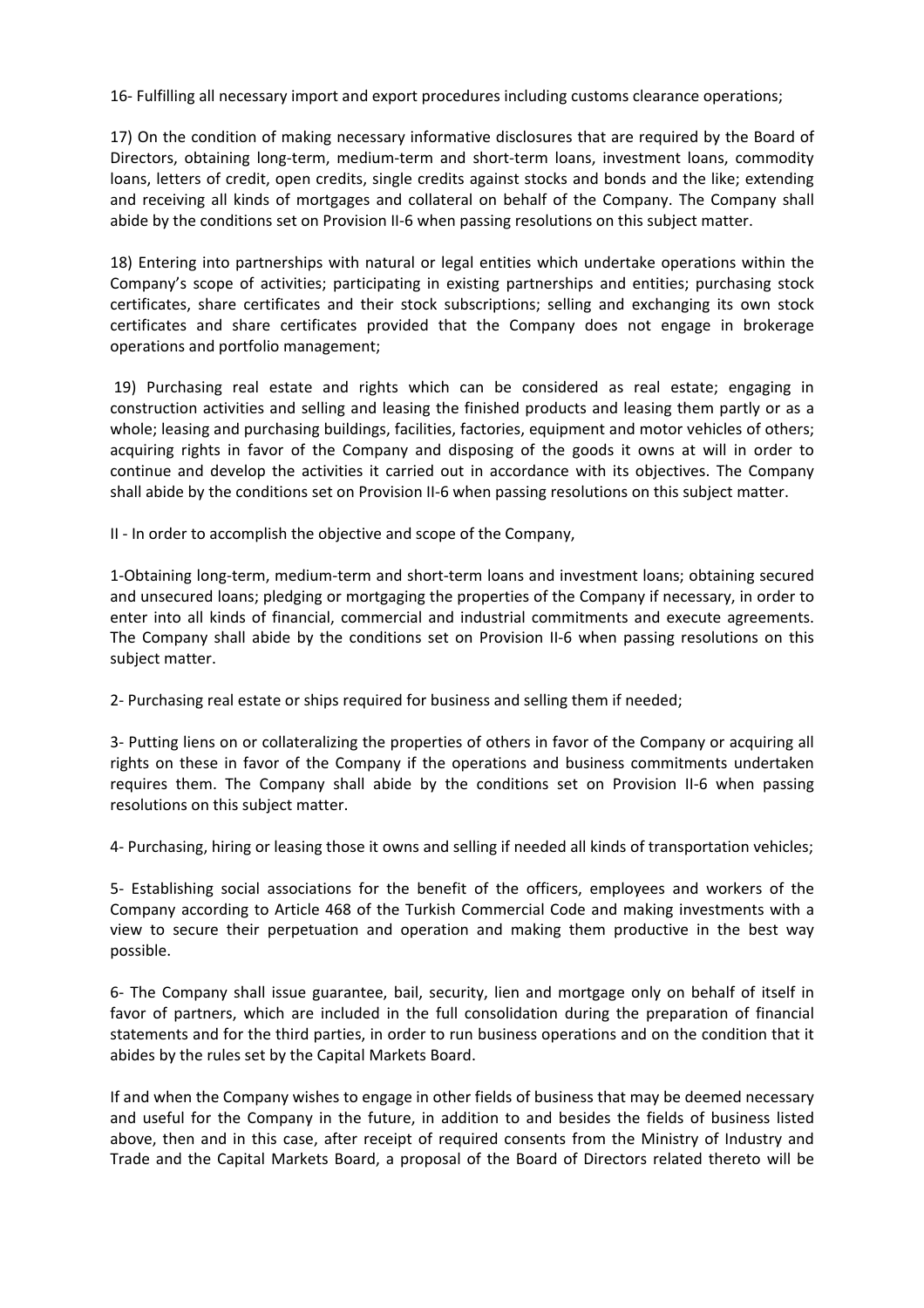submitted to the General Assembly of Shareholders for approval, and upon an affirmative resolution of the General Assembly of Shareholders, the Company may enter into such additional fields of business.

**HEAD OFFICE AND BRANCHES OF THE COMPANY:** (Turkish Trade Registry Gazette, No. 3821, dated July 5, 1995)

**ARTICLE 4:** The head office of the Company is in Istanbul. The Company can open offices both in Turkey and abroad. The Company can open branches both in Turkey and abroad by notifying the Ministry of Industry and Trade.

**TERM OF THE COMPANY:** (Turkish Trade Registry Gazette, No. 3821, dated July 5, 1995) **ARTICLE 5:** The Company's term of activity shall be unlimited save for the provisions of the Turkish Commercial Code regarding termination and liquidation.

**CAPITAL AND SHARES:** (Turkish Trade Registry Gazette, No. 7123, dated August 4, 2008) **ARTICLE 6:** The Company accepted the registered capital system, according to the provisions of Law No. 2499 and changed to this system according to the CMB Permission No. 97/1197, dated November 4, 1998. The company's registered capital equals 250,000,000 Turkish lira; this amount is divided into 25,000,000,000 bearer shares, each share with a nominal value of 1 New kuruş.

Permission for the registered capital ceiling authorized by the Capital Markets Board is valid through 2008 and 2012 (five years). Even if the registered capital ceiling is not reached by the end of 2012, in order for the board of directors to decide on a capital increase after 2012, the general shareholders assembly must authorize an additional period for the board, either to retain the ceiling previously determined or to determine a new ceiling, with prior approval from the Capital Markets Board. If this authorization is not granted, the company will have exited from the registered capital system.

The amounts of 72,900,000 Turkish lira and 48,531.40 Turkish lira of the company's paid‐in capital comprise Group A shares and 72,851,468.60 Turkish lira of the company's paid‐in capital comprises Group B shares. The shares issued according to the capital increase are distributed to shareholders proportionate to their shares. When deemed necessary, the board of directors is authorized through 2008 and 2012 to increase the company's paid‐in capital by exporting bearer shares up to the value of the company's registered capital ceiling, according to the provisions of the Capital Markets Law.

While resolving on issuance of new shares, the Board of Directors may issue shares over the nominal value and it may restrict the shareholder's right to purchase new shares.

Shares representing the Company's capital are recorded according to the generally accepted principles of record keeping.

**THE BOARD OF DIRECTORS AND ITS TERM:** (Turkish Trade Registry Gazette, No. 6309,

dated May 24, 2005)

**ARTICLE 7:** The Company is managed and directed by a Board of Directors consisting of three, five or seven members to be elected by the General Assembly of Shareholders in accordance with the Turkish Commercial Code.

The members of the Board of Directors are elected to serve for a period of maximum three years. The initial members of the Board of Directors are elected to serve for a period of one year.

A member, whose office term has terminated, can be reelected.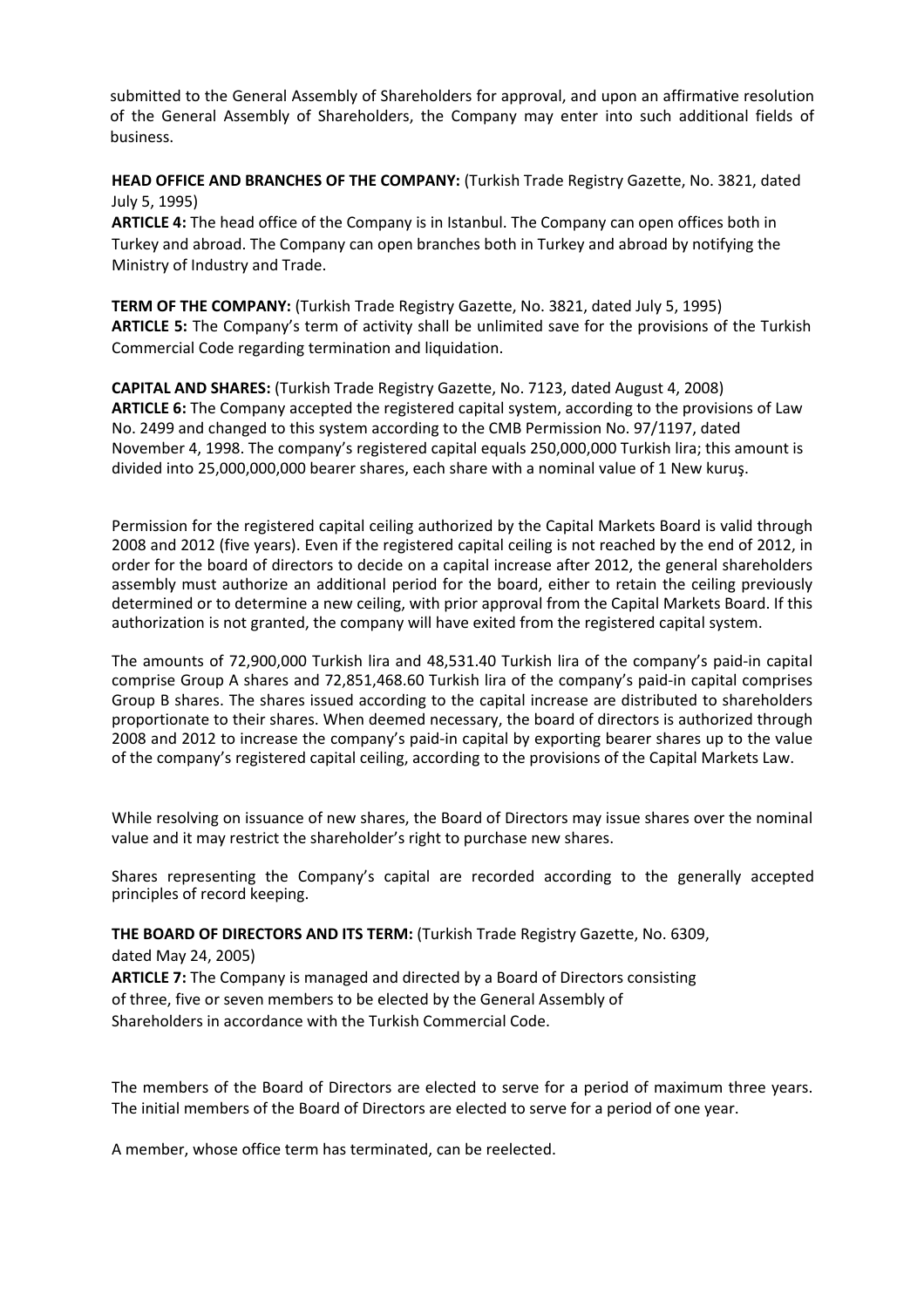A member of the Board of Directors can be replaced any time by a decision of the General Assembly if it decides to do so.

**TRANSFER OF SHARES:** (Turkish Trade Registry Gazette, No. 3821, dated July 5, 1995) **ARTICLE 8:** Before the bearer shares become available to be transferred, first, the founding shareholders have to make a purchasing offer to buy the shares at their current market value and if none of the founding shareholders makes a purchase within one month then the shares can be sold to third parties. Any other way of disposal contrary to this method is invalid and they cannot be registered even in the stock register.

Above‐referenced matters apply exactly to pledge and attachment cases and other real rights on shares. Priority rights contained in this article are reserved in compulsory executive sales as well. If these priority rights are not complied with, the Board of Directors is entitled to record sale and assignment or shareholding change in stock register.

However, shares which are subject to sale assignment and succession caused by attachment, compulsory execution, inheritance and other real rights arising from application of the laws of the Republic of Turkey are proposed to founder shareholders firstly at current market value. Proposals which are not replied to within 30 days are deemed permission for sale to third parties.

#### **PRIVILEGES:** (Turkish Trade Registry Gazette, No. 6309, dated May 24, 2005)

**ARTICLE 9:** If the Board of Directors consists of three members then two of the members; if the Board of Directors consists of five members then two of the members, and if the Board of Directors consists of seven members then four of the members, are elected out of the candidates to be nominated by the Group A shareholders. Other members of the Board of Directors are elected by the General Assembly out of candidates to be nominated by the shareholders present at the General Assembly. If the Board of Directors determines the number of auditors to be one, this auditor; and if the Board of Directors determines the number of auditors to be three, two auditors are elected by the General Assembly out of the candidates to be nominated by the Group A shareholders. The other auditor is elected by the General Assembly out of candidates to be nominated by the shareholders present at the General Assembly.

**TERM OF THE BOARD OF DIRECTORS:** (Turkish Trade Registry Gazette, No. 3821, dated July 5, 1995) **ARTICLE 10:** The members of the Board of Directors are elected to serve for a period of maximum three years. A member of the Board of Directors whose term of office is over can be reelected. A member of the Board of Directors can be replaced at any time by a decision of the General Assembly if it decides to do so.

## **MEETINGS OF THE BOARD OF DIRECTORS AND QUORUM OF THE MEETINGS:** (Turkish Trade Registry Gazette, No. 7807, dated May 03, 2011)

**ARTICLE 11:** The Board of Directors shall convene at any time it deems necessary to discuss business matters and conduct business. However, it shall not convene more than once in a month. At least half of the members plus one shall be present for the Board of Directors to pass a resolution. Resolutions shall be passed by the majority of the present members. Members of the Board of Directors may not vote as a depute of another member. Resolutions shall be discussed the following week in case of equal number of votes. In case of equal votes at that time as well, the proposal shall be deemed declined. Members may not participate in meetings regarding themselves or their relatives. Resolutions passed by the Board of Directors at the end of the meeting are recorded by the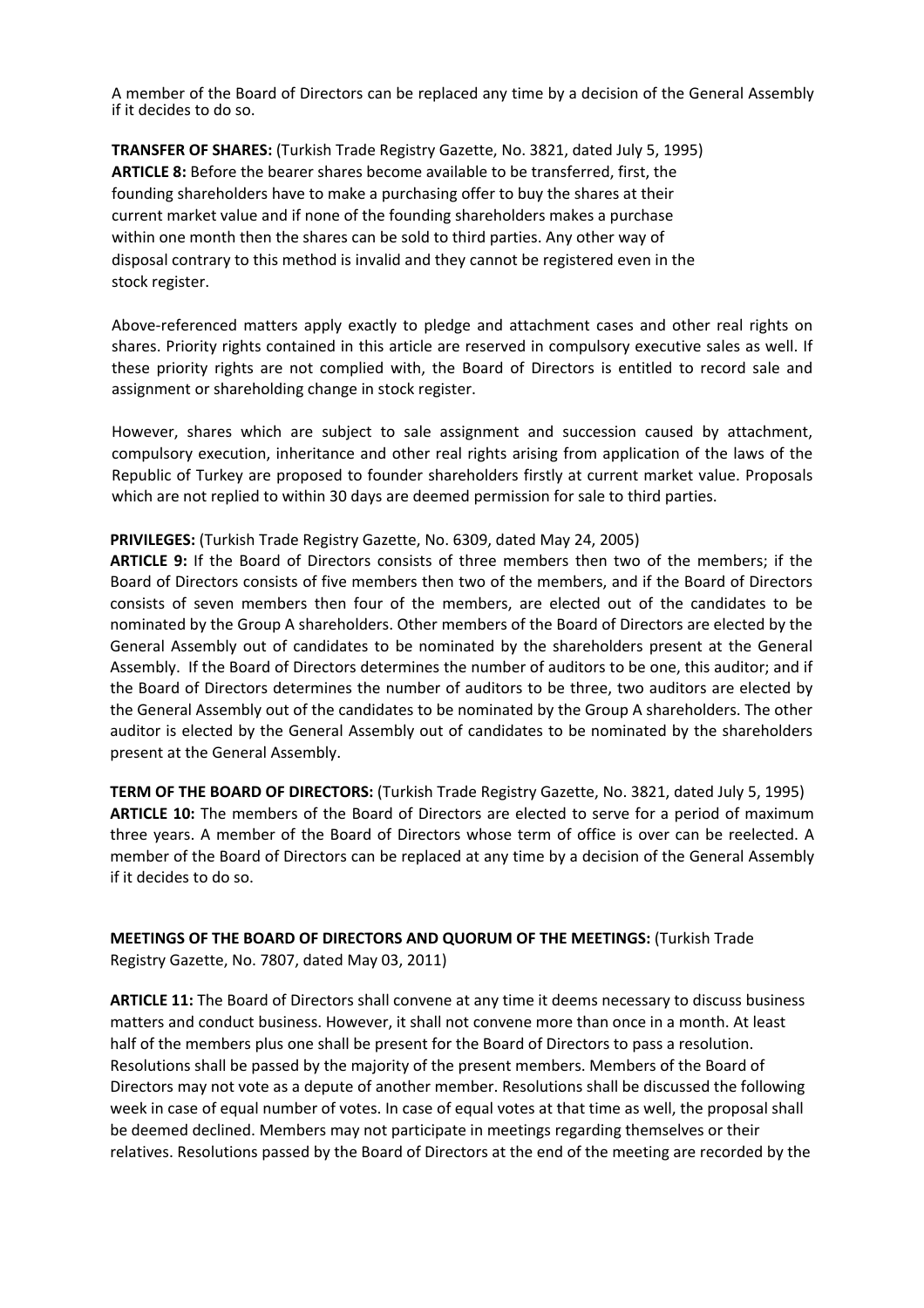Secretary of the Board of Directors for signature. All members are required to sign the resolutions. All opposing members are also required to sign the resolution with the reason for their objection noted. Unless one of the members calls for a meeting, Board of Directors' resolutions may be passed by means of obtaining written consent from the members for a proposal made by one of them. Only written and signed resolutions shall be deemed valid.

# **DUTIES OF THE BOARD OF DIRECTORS, AUTHORITY TO REPRESENT AND BIND:** (Turkish Trade Registry Gazette, No. 7807, dated May 03, 2011)

#### **ARTICLE 12:**

A) Duties and Responsibilities of the Board of Directors The Company is managed and represented by the Board of Directors.

Documents given and agreements made by the Company shall be deemed valid when individuals, who are authorized to represent and bind the company, sign under the company title. The signatures, which will represent and bind the Company, will be determined by the Board of Directors.

Members of the Board of Directors elect a chairman and a deputy chairman to represent the chairman when he or she is not available.

Board of Directors may set up committees and commissions from the members as deemed necessary to manage operations, to prepare items presented to them, to report on items on vital matters and especially on drawing the balance and to follow up on resolutions.

The Board of Directors may elect a managing director or managing directors from its ranks to delegate some of the managerial powers to them as it becomes necessary.

The Board of Directors may also represent and bind the Company by appointing Directors.

Board of Directors shall keep the balance sheets for the past business year and submit to shareholders for review at least 15 days before the General Assembly according to the provisions of the law.

In addition to the balance sheet, the Board of Directors also prepares a report to be submitted o the General Assembly to display the Company's business, financial and economic state, to summarize operations and transactions that have been completed, as well as preparing a proposal on the amount of capital reserve and on the earnings to be distributed. Report and proposal documents shall be submitted for the inspection of the shareholders at least 15 days before the General Assembly.

The Board of Directors shall perform actions to meet the requirements stipulated in the Corporate Governance Principles that have been or will be published by the Capital Markets Board.

#### B) MINIMUM REQUIREMENTS SOUGHT FOR THE MEMBERSHIP OF THE BOARD

As a principle, individuals with extensive knowledge and skills, who have enough experience and background, shall be elected as members of the board. Individuals, who have been jailed for more than five years, with the exclusion of negligent crimes, for actions against Capital Market legislation, insurance legislation, banking legislation, anti money-laundering legislation and legislation on lending money, or individuals, who have been sentenced to five years of penal servitude for crimes of qualified embezzlement, extortion, bribery, robbery, fraud, forgery of official documents, misappropriation during service, fraudulent bankruptcy, qualified contraband, conspire to rig an official bid or trading, disclose government secrets, tax evasion by forging official documents, shall resign from their posts immediately and shall not hold this post for five years starting from their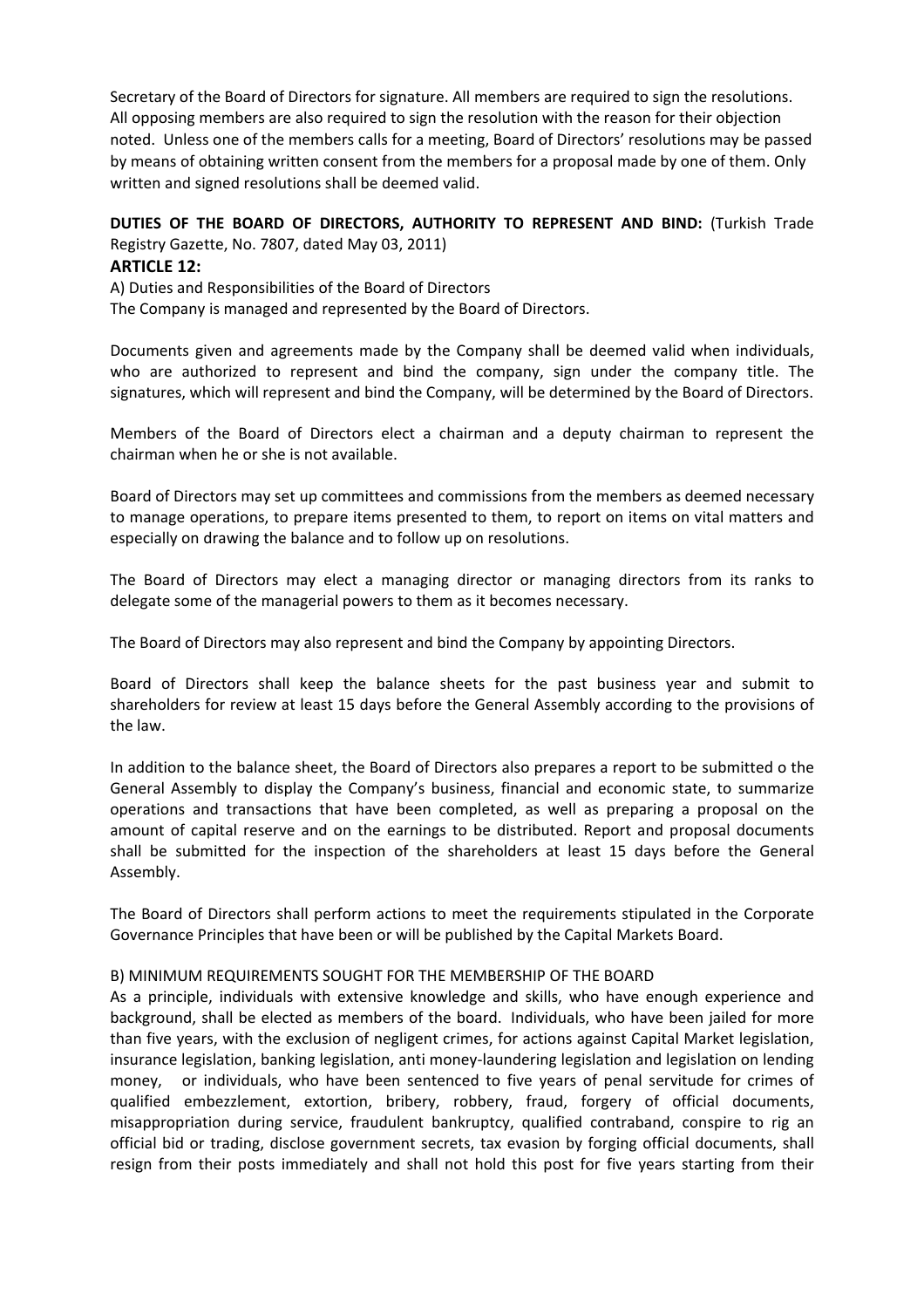sentencing, if they have been put on trial and sentenced for the crimes herein mentioned within the past five years of being elected as a member of the board. Individuals, who have the attributes mentioned herein, shall not be elected as a member of the board for five years.

Members of the board shall be elected among qualified individuals who have knowledge regarding the business area and management of the company and who have gained experience by having worked in private or public sector.

Within the herein general framework, minimum qualifications sought for board membership candidacy shall be as follows;

a‐Being able to read and analyze financial statements and reports,

b‐Being knowledgeable regarding legal arrangements the company is subjected to in its daily as well as long‐term transactions and operations.

c‐Having the ability and the determination to participate in all of the projected meetings of the Board of Directors for the related fiscal year

**REMUNERATION OF THE MEMBERS OF THE BOARD OF DIRECTORS:** (Turkish Trade Registry Gazette, No. 3821, dated July 5, 1995)

**ARTICLE 13:** The Chairman and the members of the Board of Directors are remunerated by fees the amount of which will be determined by the General Assembly.

**AUDITORS:** (Turkish Trade Registry Gazette, No. 3821, dated July 5, 1995) **ARTICLE 14:** The General Assembly elects one or three auditors from among the shareholders or from outside for a maximum term of office of 3 years.

**DUTIES OF THE AUDITORS:** (Turkish Trade Registry Gazette, No. 3821, dated July 5, 1995)

**ARTICLE 15:** The Auditors are obliged and authorized not only to perform and carry out any duties arising out of Article 353 of the Turkish Commercial Code but also to make any suggestions and proposals to the Board of Directors to take the necessary steps and measures with respect to the protection of the Company's interests and also in order to ensure the appropriate management and administration of the Company, and if necessary, also to convene the General Assembly to meeting and to set the agenda of any such meeting, and furthermore to issue that report as mentioned under the Article 354 of the Turkish Commercial Code. The Auditors must use their powers immediately during emergencies. The Auditors are severally responsible and liable to perform any duties commissioned to and vested in them by the laws and the Articles of Association well.

**REMUNERATION OF THE AUDITORS:** (Turkish Trade Registry Gazette, No. 3821, dated

July 5, 1995) **ARTICLE 16:** The Auditors are remunerated by fees the amount of which will be determined by the General Assembly.

#### **GENERAL ASSEMBLY:** (Turkish Trade Registry Gazette, No. 3821, dated July 5, 1995)

**ARTICLE 17:** The General Assembly holds ordinary or extraordinary meetings. Ordinary meetings of the General Assembly will be held at least once a year and within three months after the end of the Company's accounting period. In these meetings, agenda items are reviewed and decisions taken under Article 369 of the Turkish Commercial Code. Extraordinary meetings of the General Assembly of Shareholders will be held in accordance with the applicable laws and the relevant provisions of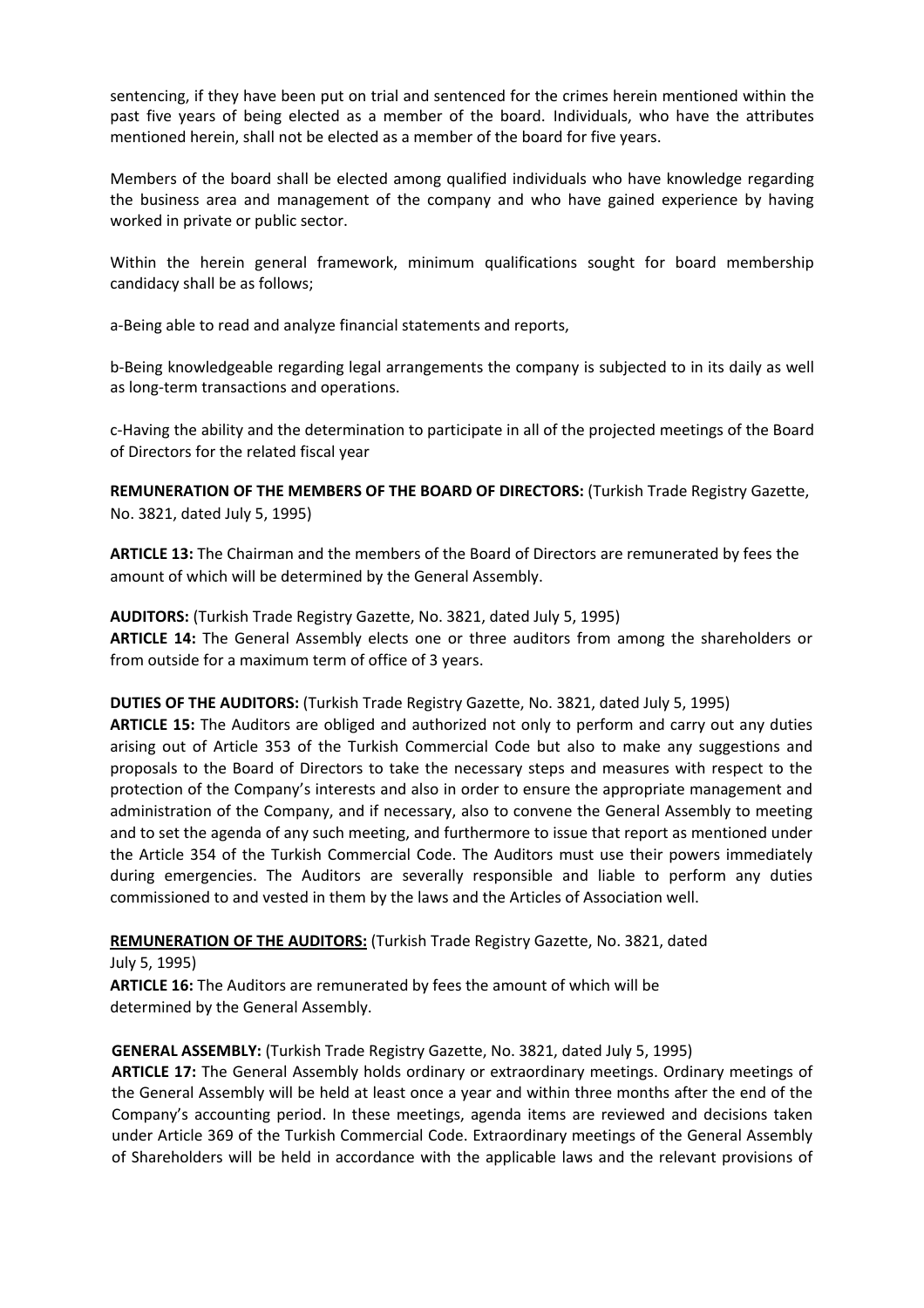the Articles of Association at any time and in any situation deemed necessary in the course of Company business.

**PLACE OF MEETING:** (Turkish Trade Registry Gazette, No. 3821, dated July 5, 1995) **ARTICLE 18:** Meetings of the General Assembly will be held at the Company headquarters or at any convenient place in the same city as will be determined by the Board of Directors.

**PARTICIPATION OF A MINISTRY COMMISSIONER IN THE MEETING:** (Turkish Trade Registry Gazette, No. 3821, dated July 5, 1995)

**ARTICLE 19:** A commissioner from the Ministry of Industry and Trade must be present at both the ordinary and extraordinary meetings of the General Assembly and sign the minutes of the meetings including the appendices. Decisions taken at a General Assembly meeting held without a ministry commissioner present and minutes which do not bear the signature of the commissioner will be invalid.

**MEETING QUORUM:** (Turkish Trade Registry Gazette, No. 6309, dated May 24, 2005)

**ARTICLE 20:** The quorum at the meetings of the General Assembly are subject to the provisions of the Turkish Commercial Code. However, in the General Assembly meetings to be held for the reasons specified in Subsections 2 and 3, Article 388 of the Turkish Commercial Code, the meeting quorum designated in Article 372 of the Turkish Commercial Code is applied.

**VOTING:** (Turkish Trade Registry Gazette, No. 3821, dated July 5, 1995) **ARTICLE 21:** Any shareholders or their proxies who take part in any ordinary or extraordinary meeting of the General Assembly have one vote for one share they possess or represent.

**DISALLOWED TO VOTE:** (Turkish Trade Registry Gazette, No. 3821, dated July 5, 1995) **ARTICLE 22:** Shareholders cannot vote in the meetings on personal matters or situations involving themselves, their spouses, or their relatives who are company employees.

**APPOINTMENT OF PROXY:** (Turkish Trade Registry Gazette, No. 4720, dated January 29, 1999) **ARTICLE 23:** At the meetings of the General Assembly, shareholders may be represented by a proxy appointed from among other shareholders or from outside. The proxies so appointed are authorized not only to vote on behalf of themselves but also for such shareholders they represent.

The Board of Directors decides the particulars of the form of the power of attorney in accordance with the relevant regulations of the Capital Markets Board. Voting by proxy is governed by the regulations of the Capital Markets Board.

**ANNOUNCEMENTS ON THE COMPANY:** (Turkish Trade Registry Gazette, No. 3821, dated July 5, 1995)

**ARTICLE 24:** Announcements concerning the Company are to be placed in at least two daily newspapers' Turkish editions by complying with the minimum and maximum periods for the posting of these announcements and by reserving provisions in Subsection 4 of Article 37 of the Turkish Commercial Code and according to the restrictions, prohibitions and regulations of the authorized public bodies. Announcements for calling the General Assembly to meeting must be published two weeks before the date of the meeting. (Provisions No. 397 and 438 of the Turkish Commercial Code are reserved.)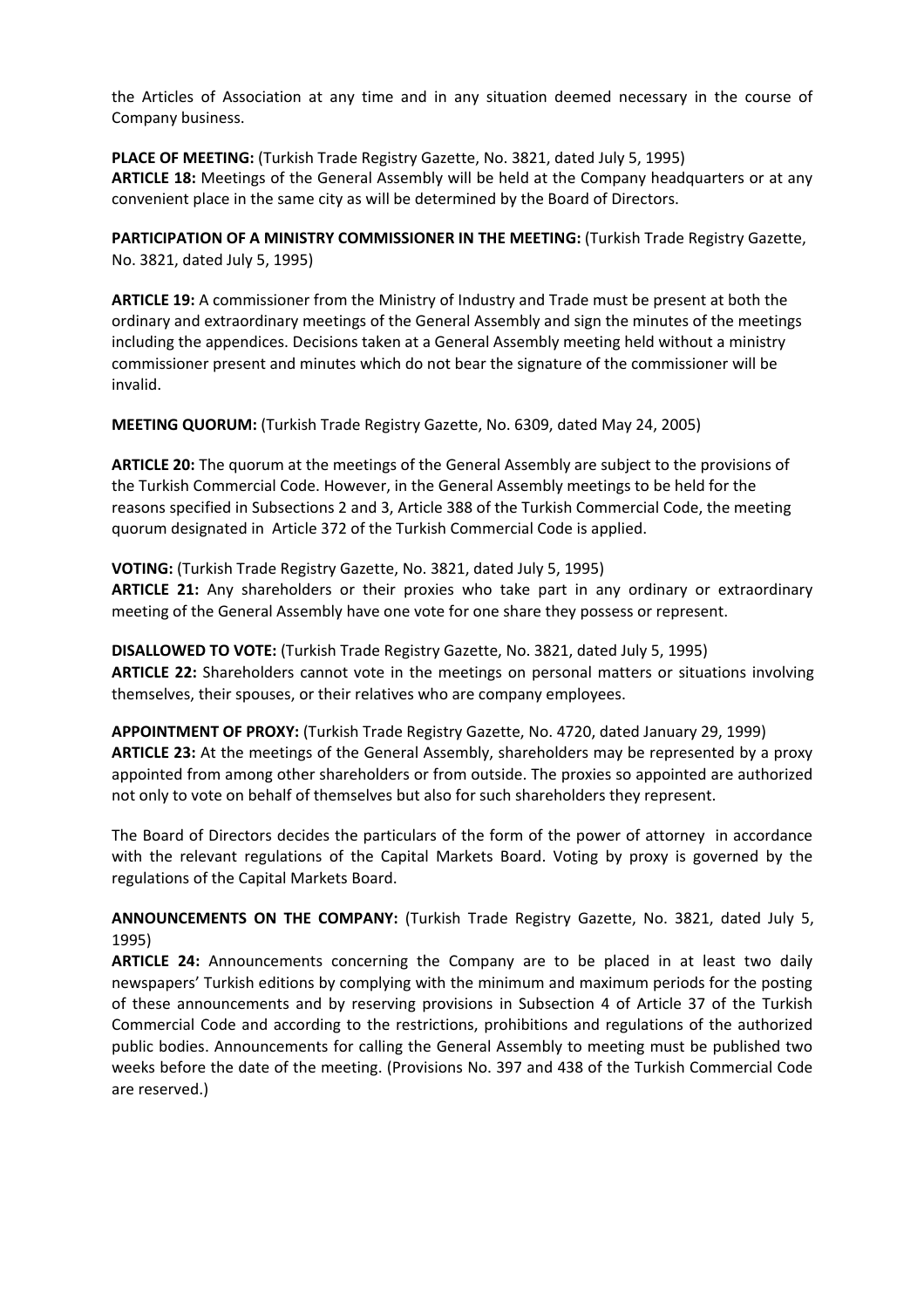**METHOD OF VOTING:** (Turkish Trade Registry Gazette, No. 3821, dated July 5, 1995)

**ARTICLE 25:** At the meetings of the General Assembly, votes are cast by raising hands. However, secret ballot is required upon the request of shareholders who hold at least 1/10th of the capital represented by the shareholders present at the meeting.

**AMENDMENTS TO THE ARTICLES OF ASSOCIATION:** (Turkish Trade Registry Gazette, No. 4720, dated January 29, 1999)

**ARTICLE 26:** Any amendments to the Articles of Association will be subject to prior consent of the Capital Markets Board and the Ministry of Industry and Trade.

All amendments to the Articles of Association will become effective after they are duly approved and registered in the Trade Registry.

**ANNUAL REPORTS:** (Turkish Trade Registry Gazette, No. 4359, dated August 21, 1997)

**ARTICLE 27:** Two copies of the Board of Directors' Report, Audit Report, Annual Balance Sheet, Minutes of the General Assembly Meeting, and List of Attendees will be sent to the Ministry of Industry and Trade within a maximum of one month following the last day of the General Assembly meeting or will be delivered to the Ministry Commissioner present at the meeting.

The financial statements and reports requested by the Capital Markets Board, and in the case of independent audit, the independent audit report will be submitted to the Board and announced to public in accordance with the principles and procedures determined by the Capital Markets Board.

**ANNUAL ACCOUNTS:** (Turkish Trade Registry Gazette, No. 3821, dated July 5, 1995) **ARTICLE 28:** The Company's fiscal period begins on the first day of January and ends on the last day of December. However, the first fiscal period of a newly founded Company is from the date of establishment until the last day of December.

**DISTRIBUTION OF PROFIT:** (Turkish Trade Registry Gazette, No. 4720, dated January 29, 1999) **ARTICLE 29:** After the amounts, which have to be paid and reserved by the Company such as the Company's overall expenses and various redemptions, are deducted from the revenue determined at the year end; the net profit that remains and shown on the annual balance sheet is to be distributed according to the order as listed below.

Legal Reserve:

a) Five percent of the net profit is set aside as legal reserve. (Article 466/1 of the Turkish Commercial

Code)

#### **Financial Liabilities:**

b) The amount for current corporate taxes owed by the Company is set aside.

#### **Primary Dividends:**

c) The primary dividends at a rate and an amount determined by the Capital Markets Board are set

aside from the remaining sum.